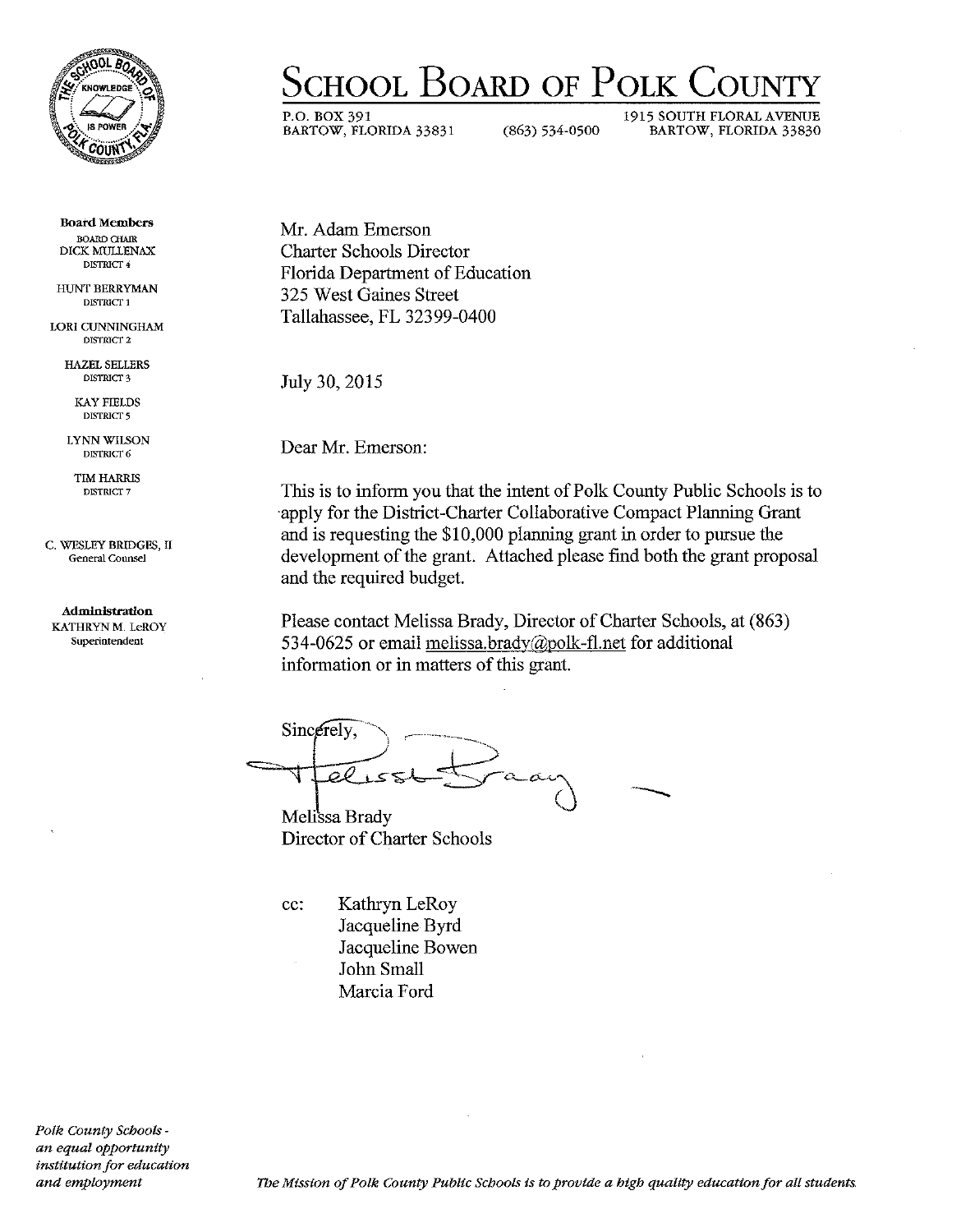## Polk County Public Schools

# District-Charter Collaborative Compacts Planning Grant

Polk County Public Schools is requesting a \$10,000 planning grant in order to support proposal development related to the submission of the District-Charter Collaborative Compact grant. It is the District's intention to utilize the planning funds to:

- Research and visit successful charter school organizations and existing compact cities such as Rocketship in Nashville, KIPP in Jacksonville, Denver Public Schools, and Miami-Dade County Public Schools.
- Develop a full grant proposal to be submitted to the Florida Department of Education in October 2015.

The purpose oftravel will include school visitations and participation in collaborative meetings with potential Compact partners. Visits will also provide an opportunity to evaluate and conduct observations of fully implemented Compact models.

In addition, the funds would be used to identify project participants and convene working groups in order to clearly define the District's key area of focus for establishing the Compact. These groups would be responsible for identifying specific objectives and delineating tasks among the group for the purpose of establishing a strategic and goal-orientated District plan that meets the Collaborative Compact agreement. Finally, working groups would meet to discuss the development of Compact grant final details.

A portion of the grant funds would include a professional services agreement for a consultant to assist the District with the development of a comprehensive Compact proposal. The consultant would provide technical guidance and assistance.

The planning budget is attached.